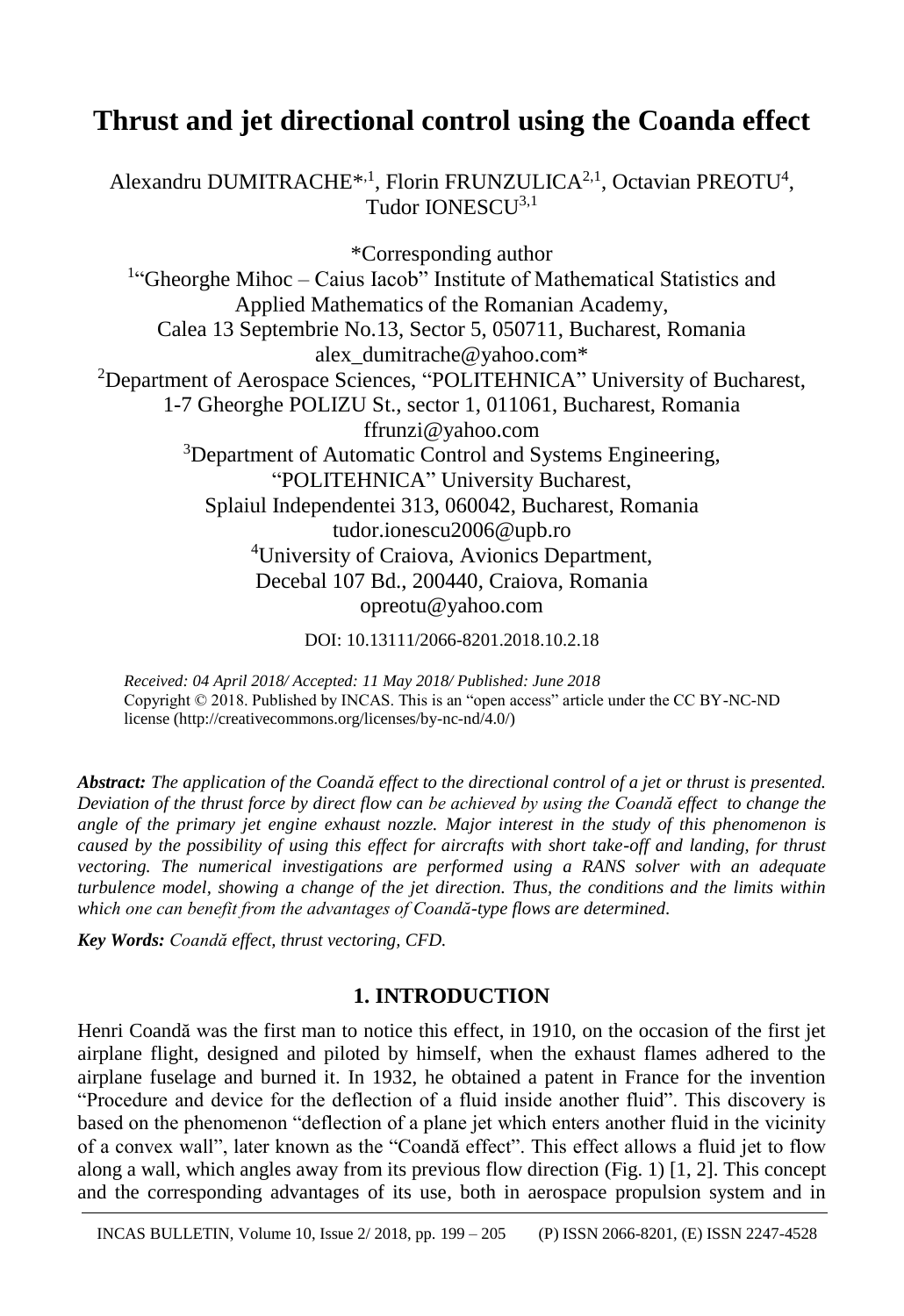industrial applications, have been studied for many years. Major interest in the study of this phenomenon is caused by the possibility of using this effect for aircrafts with short take-off and landing, for thrust vectoring.



Fig.1 – The Coandă effect

After leaving the channel, the jet entrains through the friction effects the particles of the environment, in the zone where there is no flap and the fluid particles between the jet and the flap. If the flap is long enough, the place of the entrained particles in the domain between the flap and the jet can no longer be taken by the outer particles and hence the low pressure creates a flow deflection in the direction of the flap. In other words, if the surface is curvilinear convex, then a combination of skin friction, viscosity, and 'void effect' (near surface) results in a centripetal acceleration of the affected fluid, coexisting with a reduction in pressure because of inertia effects.

In the paper we present some applications of the Coandă effect in engineering, such as the jet or thrust vectoring. The diverse thrust vector systems can be classified according to the concept of control. The two main systems are the ones based on mechanical and on fluid control concepts. A non-moving thrust vector aircraft system has the advantage of the weight reduction and of easiest maintenance problems.

Investigations are made using Computational Fluid Dynamics, and the results highlight the positive and negative aspects of the technical solutions analyzed herein.

## **2. MATHEMATICAL MODEL**

#### *A. Dimensionless Form of Fluid Transport Equation*

Dimensionless quantities are universal, and independent of operating variables, such as fluid, geometric scale, operating pressure, etc. Therefore, all parameters in the research are converted to the dimensionless form.

The fluid transport equations such as the mass (continuity), momentum, and energy conservation equations are presented in this section.

The mass conservation equation, or continuity equation, for the compressible flow is

$$
\frac{\partial \rho}{\partial t} + \overline{\nabla} \cdot (\rho \overline{\nu}) = 0 \tag{1}
$$

where:  $\rho$  = fluid density (kg/m<sup>3</sup>),  $t =$  time (s),  $v =$  fluid velocity in a vector notation (m/s),  $\nabla$  = gradient operator.

The characteristic density and velocity are introduced to bring this equation into the dimensionless form. We define:  $\rho_c$  = characteristic (an inlet) density of the fluid (kg/m<sup>3</sup>), *U*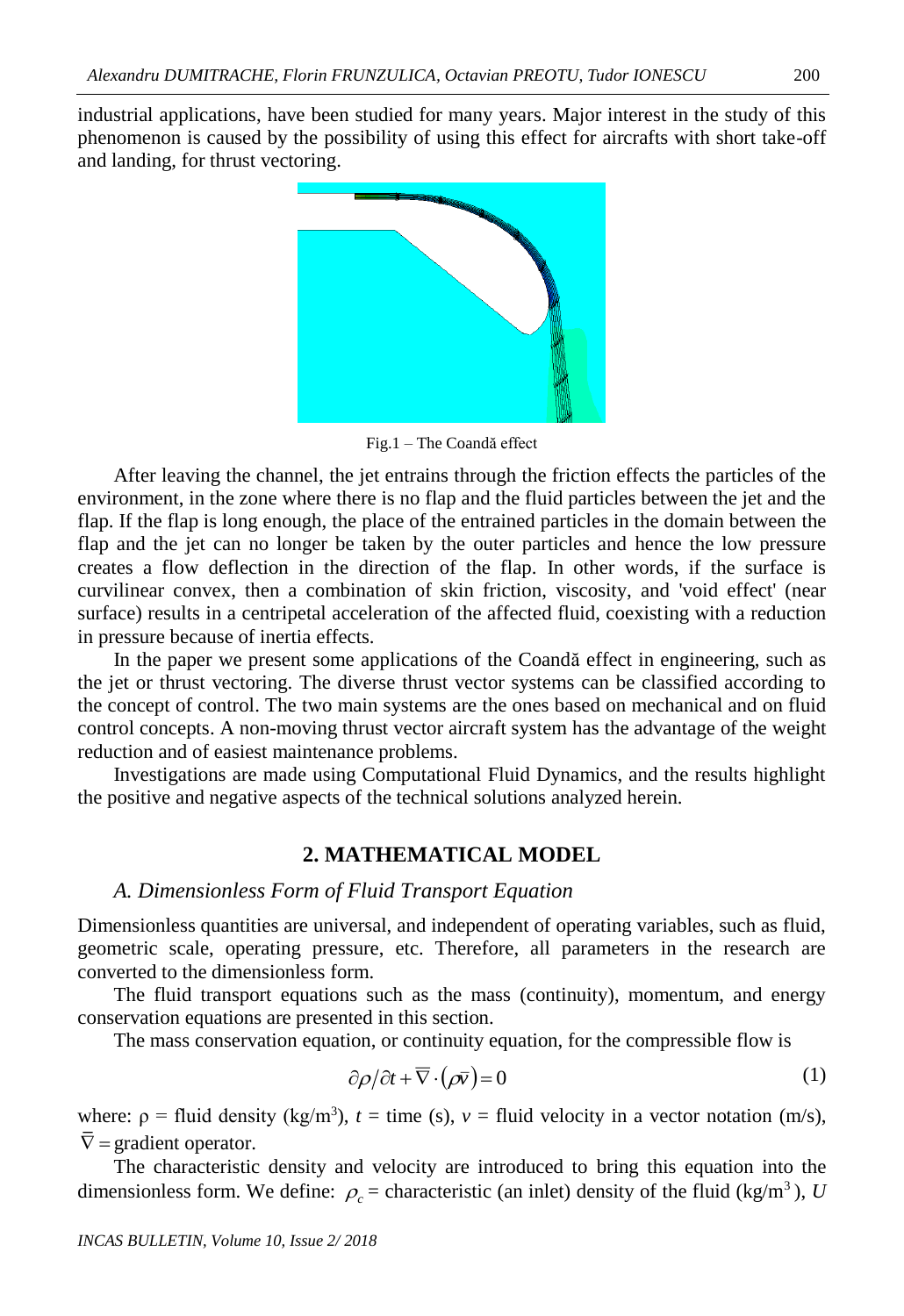$=$  characteristic (an inlet) velocity of the fluid (m/s),  $t_c$  = characteristic time (s), and  $L =$ characteristic length  $=$  an inlet diameter of nozzle (m).

Then each term is converted to dimensionless form by multiplying and dividing each term by their characteristic parameters, and then rearranging the equation. Hence, the dimensionless form of this equation is

$$
\partial \widetilde{\rho}/\partial \widetilde{t} + \widetilde{\nabla} \cdot (\widetilde{\rho} \widetilde{v}) = 0 \tag{2}
$$

The momentum conservation for compressible flows in dimensional form is [6]:

$$
\rho \frac{\partial}{\partial t} (\rho \overline{v}) + \overline{\nabla} \cdot (\rho \overline{v} \overline{v}) = -\overline{\nabla} P_{dyn} + \mu \nabla^2 \overline{v} + 2 \overline{\nabla} \mu \cdot \overline{\nabla} \overline{v} \n+ \overline{\nabla} \mu \times (\overline{\nabla} \times \overline{v}) + \frac{1}{3} \mu \overline{\nabla} (\overline{\nabla} \cdot \overline{v}) - \frac{2}{3} (\overline{\nabla} \cdot \overline{v}) \overline{\nabla} \mu
$$
\n(3)

where:  $D/Dt$  = material derivative,  $P_{dyn}$  = dynamic pressure (Pa),  $\mu$  = fluid viscosity ( $N \cdot m$ ),  $\nabla^2$  = Laplacian operator.

Since the geometrical configuration of the ejector is axisymmetric, the continuity equation will be used in axisymmetric coordinates

$$
\frac{\partial \rho}{\partial t} + \frac{\partial}{\partial x} (\rho \bar{v}_x) + \frac{\partial}{\partial r} (\rho \bar{v}_r) + \frac{\rho \bar{v}_r}{r} = 0
$$
\n(4)

and the mass conservation equation in the axisymmetric case is

$$
\frac{\partial}{\partial t} (\rho \bar{v}_x) + \frac{1}{r} \frac{\partial}{\partial x} (r \rho \bar{v}_x \bar{v}_x) + \frac{1}{r} \frac{\partial}{\partial r} (r \rho \bar{v}_t \bar{v}_x) = -\frac{\partial P}{\partial x} \n+ \frac{1}{r} \frac{\partial}{\partial x} \bigg[ r \mu \bigg( 2 \frac{\partial \bar{v}_x}{\partial x} - \frac{2}{3} (\bar{\nabla} \cdot \bar{v}) \bigg) \bigg] + \frac{1}{r} \frac{\partial}{\partial r} \bigg[ r \mu \bigg( \frac{\partial \bar{v}_x}{\partial r} + \frac{\partial \bar{v}_r}{\partial x} \bigg) \bigg]
$$
\n(5)

#### *B. The Energy Equation*

In compressible fluids, the energy equation is used in combination with the transport equations to calculate fluid properties.

The governing energy equation is presented (Fluent, 2001):

$$
\frac{\partial}{\partial t}(\rho E) + \overline{\nabla} \cdot \left[ \overline{v} \left( \rho E + P \right) \right] = \overline{\nabla} \cdot \left[ k_{\text{eff}} \overline{\nabla} T - \sum_{j} h_{j} \overline{J}_{j} + \left( \overline{\overline{\tau}}_{\text{eff}} \overline{v} \right) \right] + S_{h}
$$
\n(6)

where:  $E =$  internal energy (J),  $k_{\text{eff}} =$  effective conductivity (J/K),  $\nabla T =$  total temperature difference (K),  $h_j$  = sensible enthalpy of species *j* (J),  $\bar{J}_j$  = diffusion flux of species *j*,  $\bar{t}_{eff}$  = effective viscous dissipation ((Js)/m), and  $S_h$  = volumetric heat sources (J).

The equations can be spatially averaged to decrease computational cost, yet the averaging process yields a system with more unknowns than equations.

Hence, the unclosed system requires a model (e.g., turbulence, or subgrid scale) to make the problem well posed.

Such models are used in RANS and LES approaches to CFD. All the equations stated above are used to calculate fluid properties in CFD code, Fluent.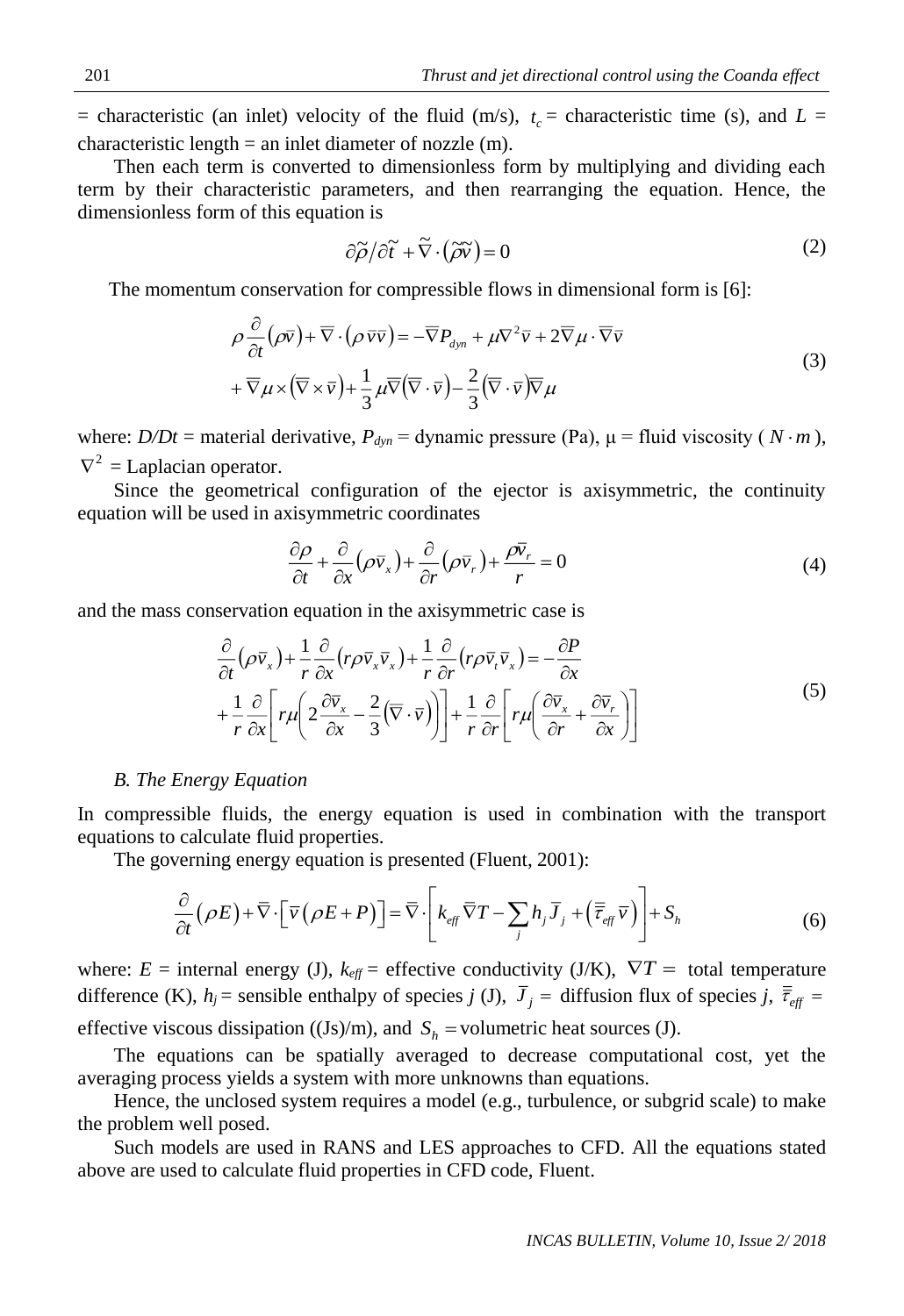### *C. The Turbulence Modeling: SST Model Formulation*

The basic idea behind the SST model is to retain the robust and accurate formulation of the Wilcox  $k - \omega$  model in the near wall region, and to take advantage of the free stream independence of the  $k - \varepsilon$  model in the outer part of the boundary layer.

To achieve this, the  $k - \varepsilon$  model is transformed into a  $k - \omega$  formulation by means of a function that has the value one in the near wall region and zero away from the surface. The final form is

$$
\frac{\partial}{\partial x_j} (u_j k) = \frac{\partial}{\partial x_j} \left[ (\nu + \sigma_{k1} \nu_t) \frac{\partial k}{\partial x_j} \right] + P_k - Y_k
$$
  

$$
\frac{\partial}{\partial x_j} (u_j \omega) = \frac{\partial}{\partial x_j} \left[ (\nu + \sigma_{\omega} \nu_t) \frac{\partial \omega}{\partial x_j} \right] + \gamma P_{\omega} - Y_{\omega} +
$$
  

$$
2(1 - F_1) \sigma_{\omega 1} \frac{\nu_t}{k} \frac{\partial k}{\partial x_j} \frac{\partial \omega}{\partial x_j}
$$
 (7)

Model constants and implementation are presented in detail in [2], [4].

#### **3. THRUST AND JET VECTORING**

Mechanical deflection of the thrust involves engine nozzle deflection and, thus, physically modify of the main flow direction [3], [6,7]. In this case, complicatelly devices and actuators have to be used [8]. Fluid deflection of the thrust involves fluid injecting or removal from the boundary layer of a main jet to allow deflection. Alternative methods to mechanical deflection can be developed using a secondary jet to the entrainment of the main jet (Fig. 2). A deflection system of thrust fluid has the advantage of being easy, simple, inexpensive and without moving parts (fixed geometry), and can be implemented, taking advantage of a minimum radar detection of aircraft.

The component force of the thrust vector  $T_0$ ,  $F_{z,w}$  produces a pitch moment,  $M_{z,w}$  around airplane's center of gravity, allowing the airplane to be controlled in flight. This force is adimensionalisated to obtain the thrust coefficient  $C_z = F_{z,w}/T_o$ , where  $C_z$  depends on the angle of the thrust vector according to the equation  $\delta_{\nu} = \tan^{-1} C_{z}$ . One must notice that the deviation of the thrust force implies a change of the drag force. When  $d<sub>w</sub> > 0$ , the real force of the primar jet will be smaller then the resultant thrust force  $F_x < T_o$ .



Fig. 2 – The concept of thrust deviation [9]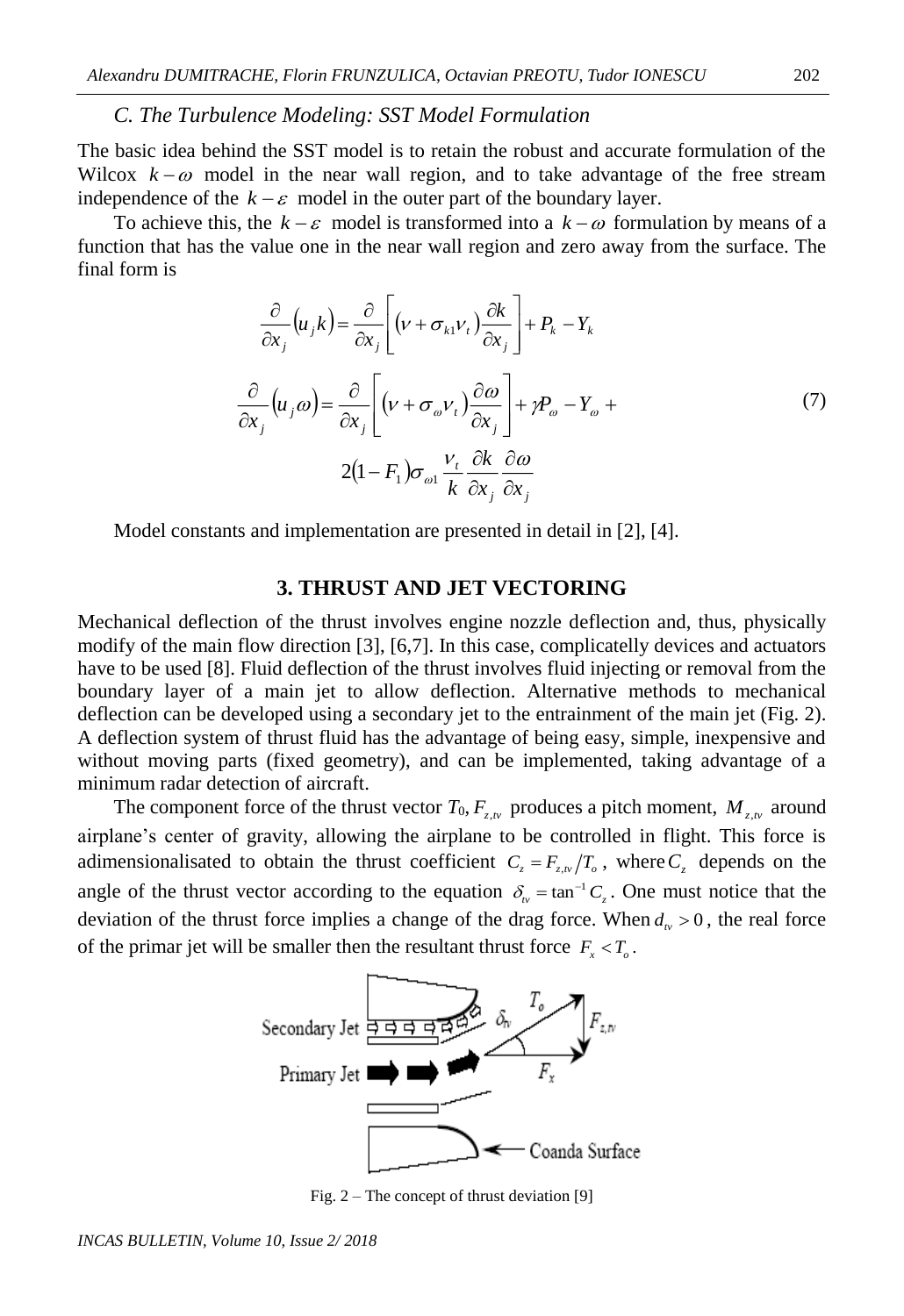# **4. NUMERICAL MODEL AND RESULTS**

The effect of the secondary flow on the main jet in the presence of a convex surface can be emphasized by numerical flow simulation on the configuration shown in Fig. 3. An axisymmetric Coandă ejector model is created with a structured and unstructured grid system with quadrilateral cells. The grid size is optimized to be small enough to ensure that the CFD flow results are virtually independent of the size, but large enough to ensure the model runs efficiently at an acceptable speed [5].

A non-uniform grid is selected since it provides the greatest control of the number of cells and their localized density. For optimal meshing, the grid density increased near the wall and in areas where flow gradients are steep. This is accomplished by applying weighting factors to increase the grid density at these areas.

The used mesh is divided in structured grid near the wall and unstructured grid otherwise. The y<sup>+</sup> values of the wall-next grid points are between 0.2 and 1, and the  $\Delta x^+$ values are between 50 and 300.

The computational domain includes the adjacent regions of the configuration with the physical opening boundaries condition.

The RANS model with the second order spatial approximation model for flow equations, completed with the  $k$ - $\omega$  SST turbulence model, is used. The working fluid is the air, and the flow regime is assumed to be incompressible. The main jet has a speed of  $25 \text{ m/s}$ , with a moderate turbulence degree. By varying the secondary jet velocity (considered only the upper jet in the presented geometric configuration), the results shown in Fig. 4 are obtained.



Fig. 3 – The model used to highlight the change of the jet direction: a. the model geometry; b. detail of the computational grid

Figs. 4 a1-b1 correspond to a speed  $V_s = 0$  m/s for the secondary jet, a2-b2 for  $V_s = 30$ m/s, and a3-b3 for  $V_s = 70$  m/s. From Fig. 4 note that with the increase of the secondary jet velocity the deflection of the jet increases and the shape of the velocity profile in the main jet changes from a "full" velocity profile specific to the free jet to an asymmetric velocity profile with the maximum moved towards "the secondary jet". The deflection of the jet is "sustained" also by the shape of the exhaust surface (quarter circle).

Fig. 5 shows the variation of the main jet angle deflection in relation to the secondary jet velocity. If the secondary jet is accelerated over a Coandă surface, it will produce the local pressure drop and the appearance of the pressure gradient "perpendicular" to the main jet axis. This effect correlated with the friction effects leads to an increase in the fluid flow from the main jet to the secondary jet producing the change of the jet direction. Increasing the secondary jet velocity and the radius of curvature of the Coandă surface lead to a greater deflection of the main jet and obtaining the effect of the thrust vectorization. Note that for a secondary jet speed of over 60 m/s, the entrainment effect of the secondary jet decreases, the main jet being deflected insignificantly or not at all.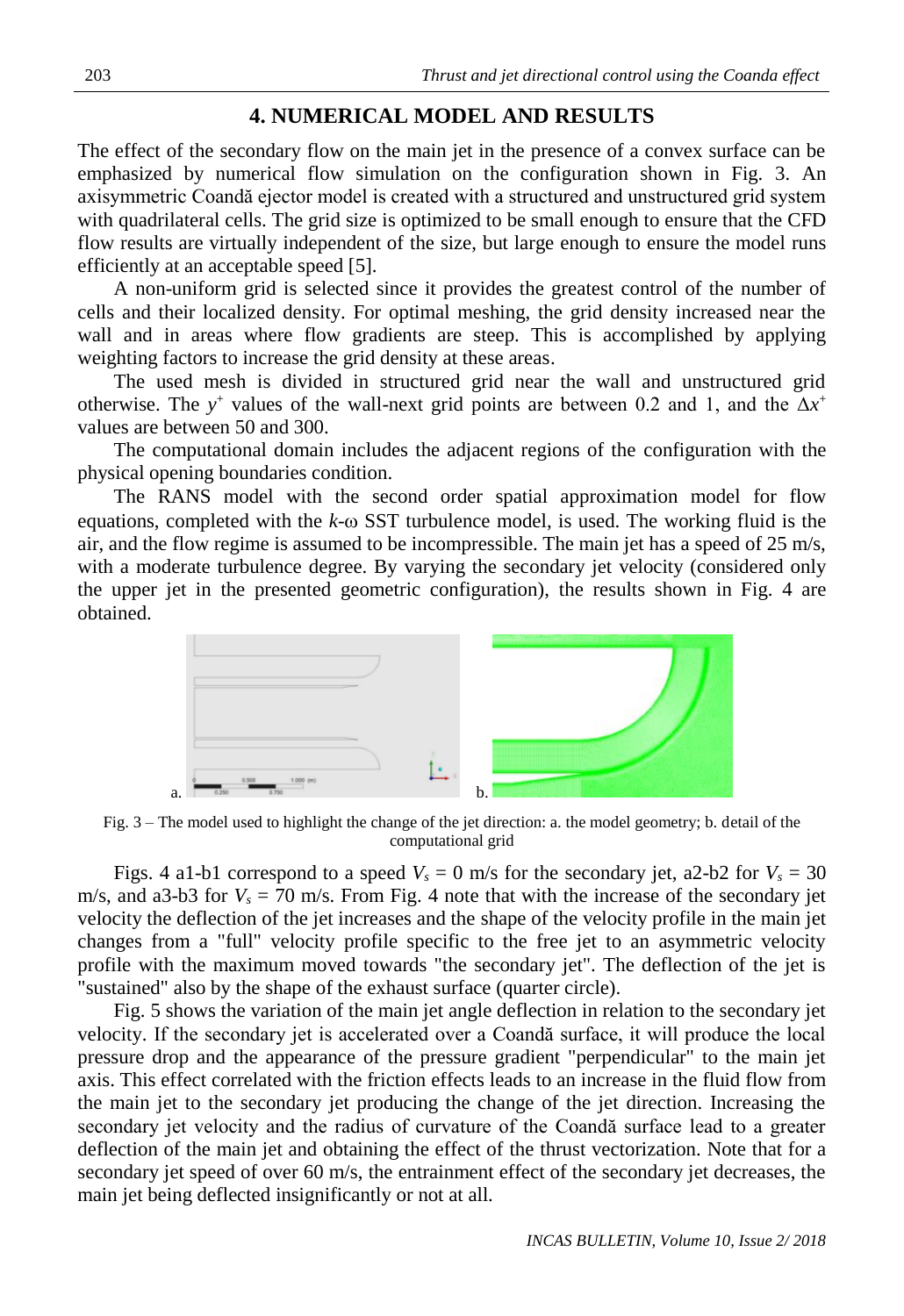

Fig.  $4 -$  The effect of secondary jet on the primary jet ( $Vj = 25$  m/s), the flow velocity field (a1-a3) and the velocity profiles (b1-b3) for 4 positions (2 m, 3 m, 4 m si 5 m)



Fig. 5 – The deflection of the main jet as function of the velocity of the secondary jet

## **5. CONCLUSIONS**

In this paper we have presented an application of the Coandă effect in civil engineering/aeronautics regarding the thrust or jet vectoring. Deviation of the thrust force by direct flow can be achieved by using the Coandă effect to change the angle of the primary jet engine exhaust nozzle. This effect correlated with the friction effects leads to an increase in the fluid flow from the main jet to the secondary jet producing the change of the jet direction.